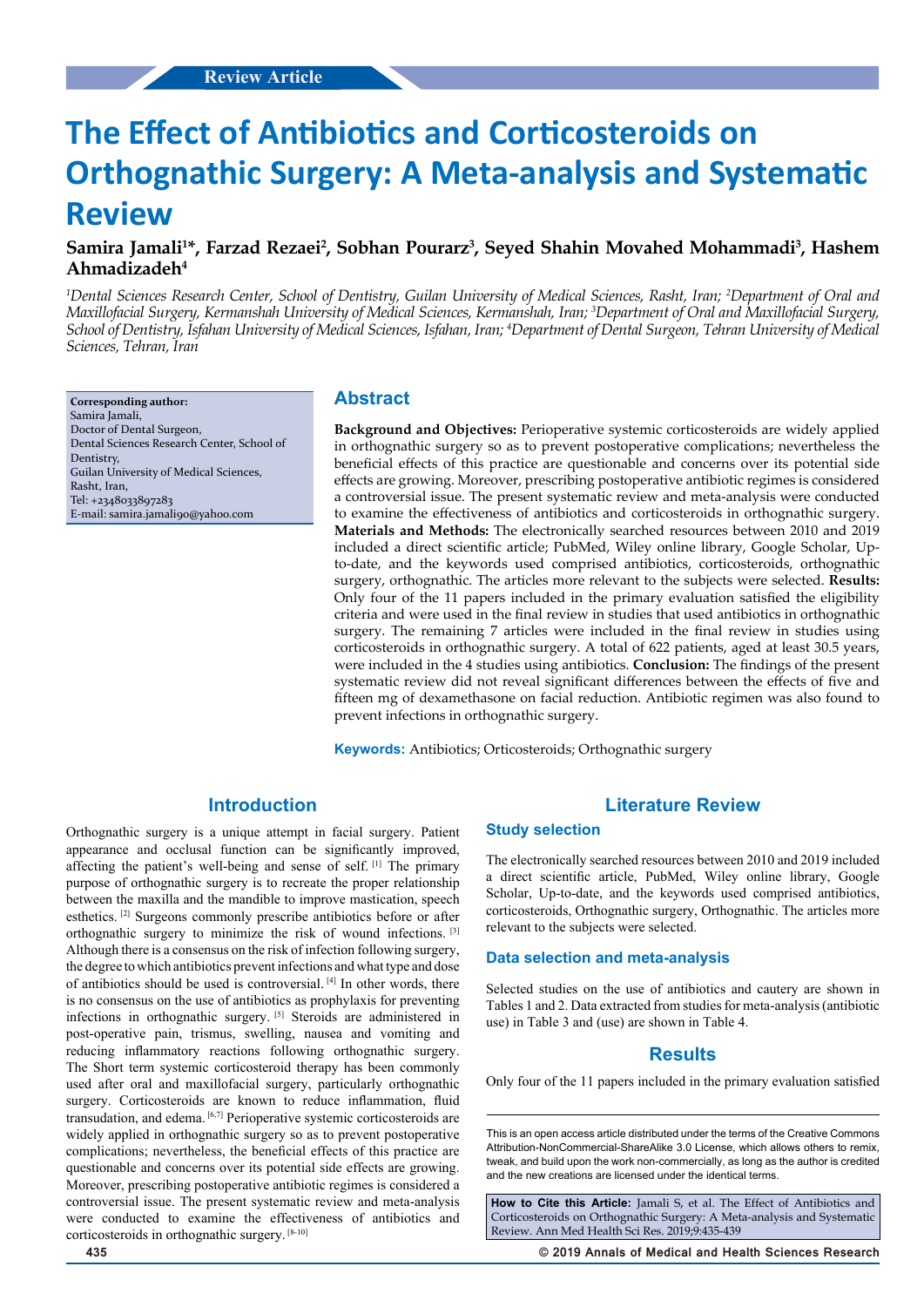the eligibility criteria and were used in the final review in studies that used antibiotics in orthognathic surgery. The remaining 7 articles were included in the final review in studies using corticosteroids in orthognathic surgery. A total of 622 patients, aged at least 30.5 years,

were included in the 4 studies using antibiotics. The ratio of the number of females to males was 1.76. Table 2 present the demographic data of all the papers. As observed in Table 3, neither of the four studies revealed any statistically significant differences between different administered

| Table 1: Title of selected studies.         |                                                                                                                                                                 |  |  |  |
|---------------------------------------------|-----------------------------------------------------------------------------------------------------------------------------------------------------------------|--|--|--|
| Study                                       | Title                                                                                                                                                           |  |  |  |
| Use antibiotics in orthognathic surgery     |                                                                                                                                                                 |  |  |  |
| Jürgen Zix, et al. [8]                      | The role of postoperative prophylactic antibiotics in the treatment of facial fractures: a randomized, double-blind,<br>placebo-controlled pilot clinical study |  |  |  |
| Bouchard, et al. [9]                        | Infections after sagittal split osteotomy: a retrospective analysis of 336 patients                                                                             |  |  |  |
| SK Tan, et al. [10]                         | Are postoperative intravenous antibiotics necessary after bimaxillary orthognathic surgery                                                                      |  |  |  |
| CM Davis, et al. [11]                       | Prevalence of surgical site infections following orthognathic surgery                                                                                           |  |  |  |
| Use Corticosteroids in orthognathic surgery |                                                                                                                                                                 |  |  |  |
| Widar, et al. [12]                          | The effects of steroids in preventing facial edema, pain, and neurosensory disturbances after bilateral sagittal split<br>osteotomy                             |  |  |  |
| Gecaj-Gashi, et al. [13]                    | Intrathecal clonidine added to small-dose bupivacaine prolongs postoperative analgesia in patients undergoing<br>transurethral surgery                          |  |  |  |
| Abukawa, et al. [14]                        | Intravenous Dexamethasone Administration Before Orthognathic Surgery Reduces the Postoperative Edema of the<br>Masseter Muscle                                  |  |  |  |
| Lin, et al. $[15]$                          | Higher Dose of Dexamethasone Does Not Further Reduce Facial Swelling After Orthognathic Surgery                                                                 |  |  |  |
|                                             |                                                                                                                                                                 |  |  |  |

| Table 2: Patient numbers and demographic profiles of included studies use antibiotics in orthognathic surgery. |                          |      |        |                |  |  |
|----------------------------------------------------------------------------------------------------------------|--------------------------|------|--------|----------------|--|--|
| Study                                                                                                          | No. of patients included | Male | Female | Ages, y (mean] |  |  |
| Jürgen Zix, et al. [8]                                                                                         | 62                       | 39   | 21     | 42years        |  |  |
| Bouchard, et al. [9]                                                                                           | 336                      | 89   | 247    | 27 years       |  |  |
| SK Tan, et al. [10]                                                                                            | 42                       | 14   | 28     | 26 years       |  |  |
| CM Davis, et al. [11]                                                                                          | 182                      | 82   | 100396 | 27             |  |  |

| Table 3: Prophylactic antibiotic regimens and associated infection rates. |                     |                                                                                                                                                                         |                                                                                                                                                                                                                                                              |       |                    |
|---------------------------------------------------------------------------|---------------------|-------------------------------------------------------------------------------------------------------------------------------------------------------------------------|--------------------------------------------------------------------------------------------------------------------------------------------------------------------------------------------------------------------------------------------------------------|-------|--------------------|
| <b>Study</b>                                                              | <b>Study groups</b> | <b>Preoperative Antibiotic</b>                                                                                                                                          | <b>Postoperative Antibiotic</b>                                                                                                                                                                                                                              |       | Infection rate (%] |
|                                                                           | Group 1 (5-day)     | amoxicillin/clavulanic $\frac{1}{2}$ g and<br>amoxicillin/clavulanic<br>acid 625mg orally 3 times a day<br>for an additional 4 days.                                    | amoxicillin/clavulanic 1/2 g and<br>amoxicillin/clavulanic<br>acid 625mg orally 3 times a day<br>for an additional 4 days.                                                                                                                                   | 6.8%  | no significant     |
| Jürgen Zix, et al [8]                                                     | Group 2 (1-day)     | amoxicillin/clavulanic $\frac{1}{2}$ g and<br>placebo orally 3 times a day for<br>the same period                                                                       | amoxicillin/clavulanic $\frac{1}{2}$ g and<br>placebo orally 3 times a day for<br>the same period                                                                                                                                                            | 3.2%  |                    |
| Bouchard, et al. [9]                                                      |                     | Most patients received 2 g of<br>intravenous cefazolin (or 90 mg<br>of clindamycin when Allergic to<br>penicillin) 30 minutes 80 mg of<br>methylprednisolone 30 minutes | 2 g (or 900 mg of clindamycin)<br>every 3 hours until the end of<br>surgery every 4 hours for a total<br>of 4 doses                                                                                                                                          | 11.3% |                    |
| SK Tan, et al. [10]                                                       | Group 1             | Intravenous ampicillin 1 g and 500<br>mg every 6 h during the operation                                                                                                 | Oral amoxicillin 500 mg three<br>times daily and intravenous<br>placebo. Injection four times<br>daily in the first 2 days after<br>orthognathic surgery.<br>Participants                                                                                    | 3.21  |                    |
|                                                                           | Group 2             | Intravenous ampicillin 1 g and 500<br>mg every 6 h during the operation                                                                                                 | intravenous ampicillin<br>1 g four times daily<br>and oral lactose (placebo) three<br>times daily for the first 2 days<br>after the orthognathic surgery.<br>All participants received oral<br>amoxicillin 500 mg three times<br>daily<br>for another 3 days | 6.21  | No significant     |
| CM Davis, et al. [11]                                                     | Group 1             | cefazolin 1 or 2 g, which was<br>administered 30 minutes                                                                                                                | cefazolin 1 or 2 g, which was<br>administered 30 minutes<br>followed by 3 postoperative<br>doses every 8 hours                                                                                                                                               | 6.2   |                    |
|                                                                           | Group 2             | penicillin G received penicillin G 2 penicillin G received penicillin G 2<br>million U 30 minutes                                                                       | million U 30 minutes, followed by<br>4 doses every 6 hours                                                                                                                                                                                                   | 14.3  | No significantly   |
|                                                                           | Group 3             | clindamycin 600 mg was given<br>30 minutes                                                                                                                              | clindamycin 600 mg was given<br>30 minutes, followed by 3<br>postoperative doses every 8<br>hours                                                                                                                                                            | 10.4  |                    |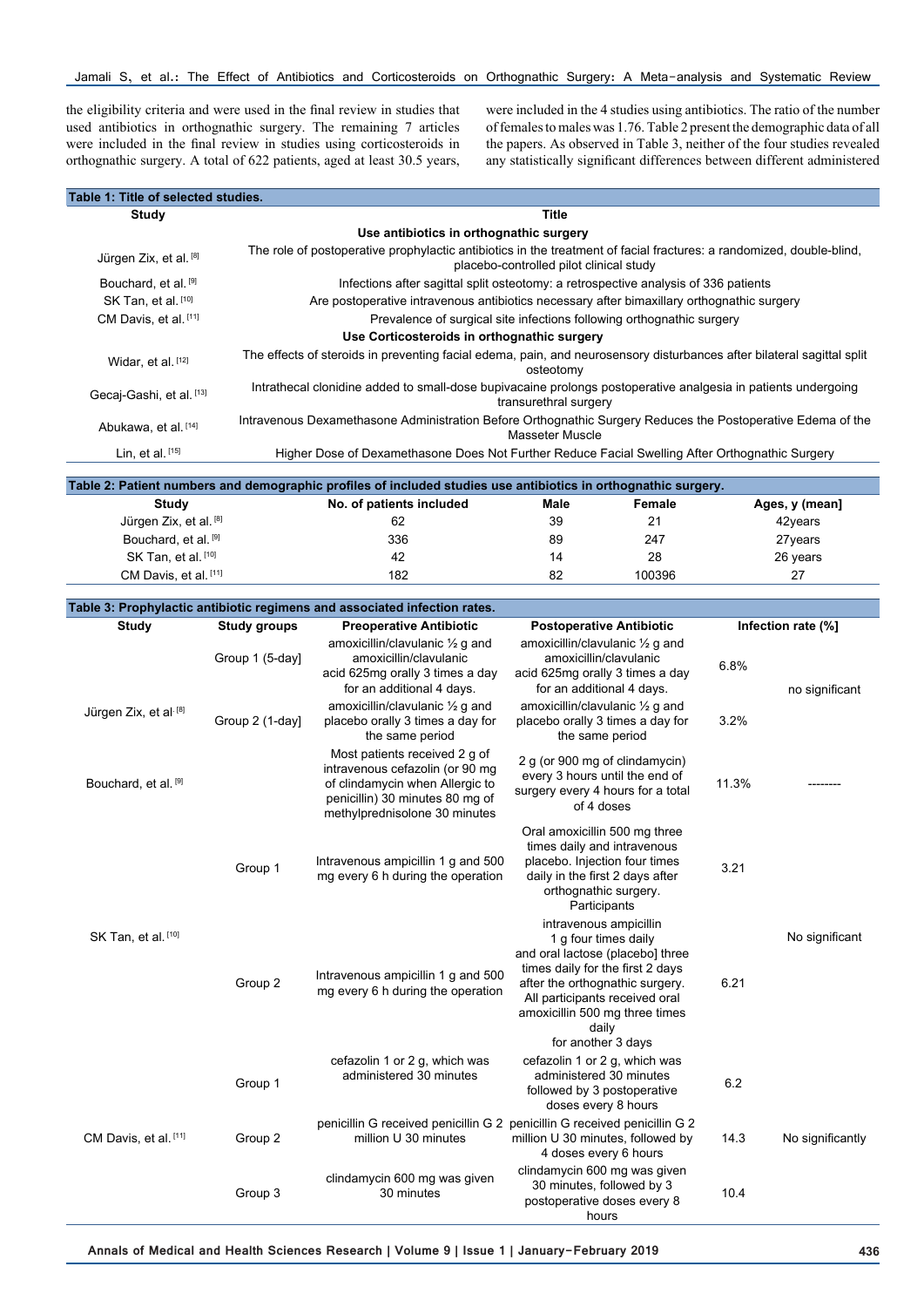| Table 4: Selected corticosteroid in orthognathic surgery. |                               |         |                                                                                                                                                             |                                        |              |                                                                                                                                                                       |
|-----------------------------------------------------------|-------------------------------|---------|-------------------------------------------------------------------------------------------------------------------------------------------------------------|----------------------------------------|--------------|-----------------------------------------------------------------------------------------------------------------------------------------------------------------------|
| <b>Study</b>                                              | <b>Number of participants</b> |         |                                                                                                                                                             |                                        | Side effects |                                                                                                                                                                       |
|                                                           | Corticosteroid                | Control | Drug regimen                                                                                                                                                | Comparator                             | (Number      | <b>Outcome measures</b>                                                                                                                                               |
| Widar, et al. [12]                                        | 25                            | 12      | Betamethasone 4mg PO day<br>before surgery; 8mg IV at induction;<br>4mg PO on POD 1 or 16mg IV at<br>induction                                              | No intervention                        | No           | Facial edema; Pain<br>and mechanical<br>sensitivity                                                                                                                   |
| Gecaj-Gashi, et<br>$al.$ [13]                             | 21                            | 21      | Dexamethasone 8mg IV 1 minute<br>prior to induction                                                                                                         | Other intervention<br>(Metoclopramide) | <b>NM</b>    | <b>PONV</b>                                                                                                                                                           |
| Abukawa, et<br>$al.$ [14]                                 | 16                            | 8       | Dexamethasone 8 and 16 mg IV<br>and in control group 0 mg                                                                                                   | intervention                           | <b>No</b>    | The 16 mg dose dex for<br><b>BSSOs was better</b>                                                                                                                     |
| Lin, et al. $[15]$                                        | 31                            | 25      | n the control group, a single the<br>dose of dexamethasone 5 mg/mL,<br>15 mg of dexamethasone (5 mg<br>3 vials) was intravenously infused<br>before surgery | intervention                           | No.          | Effects of 5 and 15 mg<br>of dexamethasone on<br>reducing facial swelling<br>after orthognathic<br>surgery and on<br>preventing PONV did<br>not differ significantly. |



# Figure 1: The infection rate in orthognathic surgery.



**Figure 2:** Dose of corticosteroids.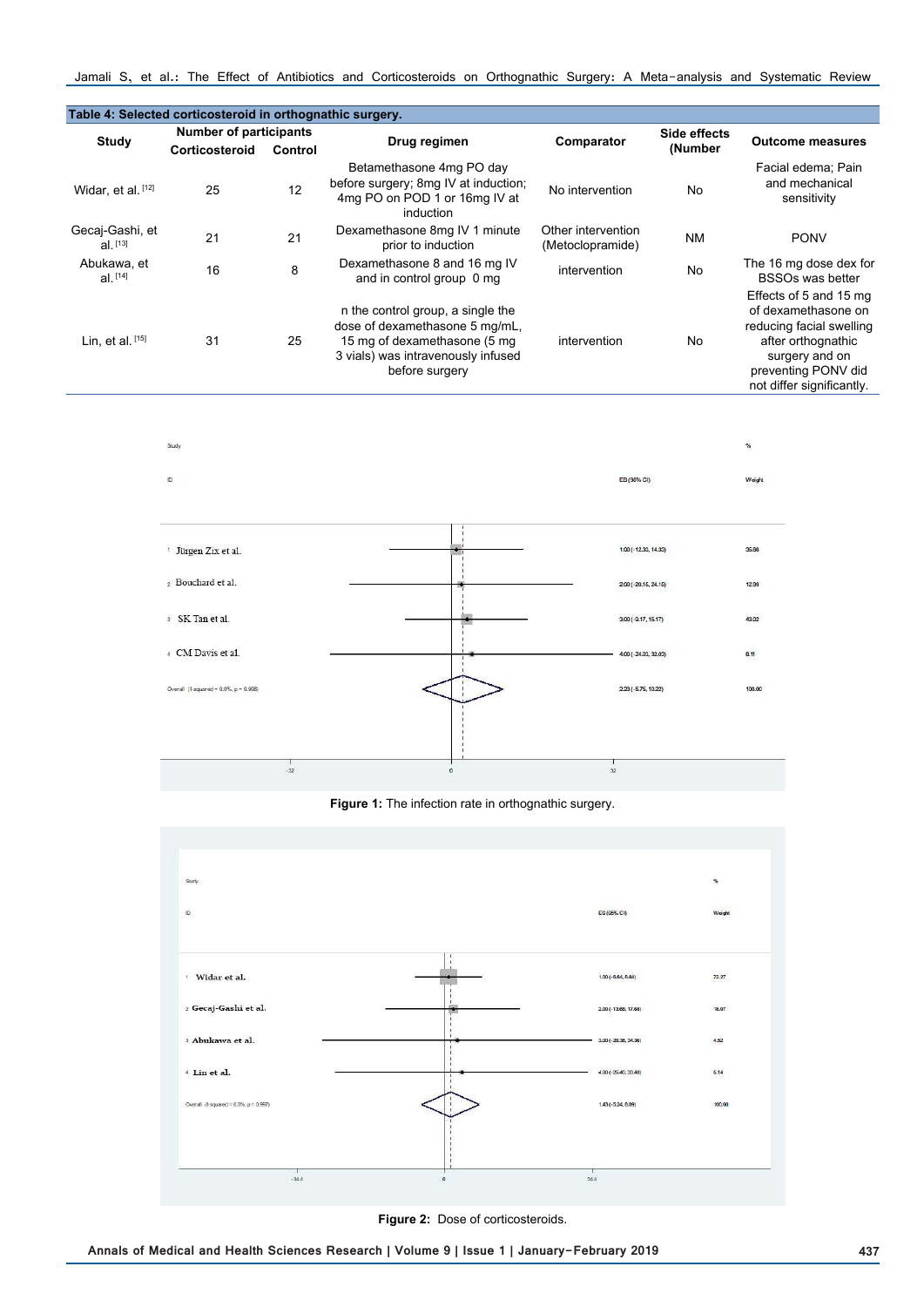prophylactic antibiotic regimens. Figure 1 showed infection rate in orthognathic surgery and Figure 2 showed the dose of corticosteroids CM Davis et al. [11] The number of patients required to be treated to prevent infections in orthognathic surgery was 2.23, meaning that, compared to the controls, one in every 2.23 patients receiving antibiotic prophylaxis benefits from the treatment. In terms of wound infection rates, Jürgen Zix et al. [8] observed no significant differences between the groups, suggesting that the postoperative antibiotic prophylaxis for more than 24 h does not prevent postoperative infections. Bouchard et al. [9] found statistically significant relationships between age and infections (odds ratio:1.04; 95% CI, 1.01-1.07, P=0.02).

The post-operative infection rates were evaluated in both the study groups for six weeks. Nine (21.4%) patients were found to have developed infections, while no adverse drug events were identified. Group 1 (3/21) and group 2 (6/21) were found not to be significantly different (p=0.45) in terms of infection rate. Age, operative procedure duration, type of surgical procedures, blood loss, surgical procedureassociated events, and blood transfusion were all found not to be associated with infections SK Tan et al. [10] In orthognathic surgery, the prophylactic use of the first-generation cephalosporins, including cefazolin, appears more effective compared to penicillin and clindamycin in preventing SSIs.

At Widar et al. [12] study, Betamethasone did not reduce neurosensory disturbances over time. The intrathecal administration of clonidine combined with bupivacaine improves both the duration and quality of spinal anesthesia, and also provides longer duration of postoperative analgesia, without significant side effects Gecaj-Gashi et al. [13] at Abukawa et al. [14] result showed that a 50-mg dose of pre-emptive pregabalin lowered the postoperative opioid consumption in the first 24 hours following the double-jaw surgery. No significant differences were observed in the effects of five and fifteen mg of dexamethasone on facial swelling reduction, nausea, and vomiting following orthognathic surgery Lin et al.<sup>[15]</sup>

# **Discussion**

A single-day course of postoperative antibiotics is as effective in preventing infective complications in displaced orbital fractures as it is a 5-day regimen. [8] Furthermore, Bouchard et al. [9] observed the associated infections. In case an antibiotic is prescribed, the patient can be considered infected, and this could have been overestimated.

The study by Tan et al. [10] included only healthy adults; the findings cannot be therefore generalized to immune compromised, systemically ill or younger patients. Concomitant procedures, including septorhinoplasty, bone grafting, and distraction osteogenesis were not evaluated. [16] Determining the effective hospitalization duration; to ensure the patients' compliance with the medication over a 5-day postoperative period, while none of them were discharged before 5 days of the operation.

CM Davis et al. [11] determined the effects of the patients' demographic information, including age and gender, medical comorbidities, smoking status, surgery duration, third molar extractions, bimaxillary surgery and the type of surgery on the prevalence of infection. The prevalence of SSIs was found to be correlated with none of the patients' demographic data and third molar extractions.

# **Conclusion**

The findings obtained from the present systematic review suggested no significant differences between the effects of five and fifteen mg of dexamethasone on the facial reduction. Antibiotic regimens were also found to prevent infections in orthognathic surgery.

### **Conflict of Interest**

The authors disclose that they have no conflicts of interest.

### **References**

- 1. Khechoyan DY. Orthognathic surgery: General considerations. Seminars in Plastic Surgery; 2013: Thieme Medical Publishers.
- 2. Moore CA, Costello BJ. Peri-operative management of the orthognathic surgery patient. Perioperative assessment of the maxillofacial surgery patient: Springer; 2018;501-514.
- 3. Eshghpour M, Khajavi A, Bagheri M, Banihashemi E. Value of prophylactic postoperative antibiotic therapy after bimaxillary orthognathic surgery: A clinical trial. Iranian journal of otorhinolaryngology. 2014;26:207.
- 4. Brignardello-Petersen R, Carrasco-Labra A, Araya I, Yanine N, Cordova Jara L, Villanueva J. Antibiotic prophylaxis for preventing infectious complications in orthognathic surgery. The Cochrane Library. 2015.
- 5. Oomens M, Verlinden C, Goey Y, Forouzanfar T. Prescribing antibiotic prophylaxis in orthognathic surgery: a systematic review. International Journal of Oral and Maxillofacial Surgery. 2014;43:725-731.
- 6. Brignardello-Petersen R. Systemic corticosteroids may reduce facial edema after orthognathic surgery. The Journal of the American Dental Association. 2017;148:e185.
- 7. Precious D, Hoffman C, Miller R. Steroid acne after orthognathic surgery. Oral Surgery, Oral Medicine, Oral Pathology and Oral Radiology. 1992;74:279-281.
- 8. Zix J, Schaller B, Iizuka T, Lieger O. The role of postoperative prophylactic antibiotics in the treatment of facial fractures: a randomised, double-blind, placebo-controlled pilot clinical study. Part 1: orbital fractures in 62 patients. British Journal of Oral and Maxillofacial Surgery. 2013;51:332-336.
- 9. Bouchard C, Lalancette M. Infections after sagittal split osteotomy: a retrospective analysis of 336 patients. Journal of Oral and Maxillofacial Surgery. 2015;73:158-161.
- 10. Tan S, Lo J, Zwahlen R. Are postoperative intravenous antibiotics necessary after bimaxillary orthognathic surgery? A prospective, randomized, double-blind, placebo-controlled clinical trial. International journal of oral and maxillofacial surgery. 2011;40:1363-1368.
- 11. Davis CM, Gregoire CE, Steeves TW, Demsey A. Prevalence of surgical site infections following orthognathic surgery: a retrospective cohort analysis. Journal of Oral and Maxillofacial Surgery. 2016;74:1199-1206.
- 12. Widar F, Kashani H, Alsén B, Dahlin C, Rasmusson L. The effects of steroids in preventing facial oedema, pain, and neurosensory disturbances after bilateral sagittal split osteotomy: a randomized controlled trial. International Journal of Oral and Maxillofacial Surgery. 2015;44:252-258.
- 13. Gecaj-Gashi A, Terziqi H, Pervorfi T, Kryeziu A. Intrathecal clonidine added to small-dose bupivacaine prolongs postoperative analgesia in patients undergoing transurethral surgery. Canadian urological association journal. 2012;6:25.
- 14. Ahiskalioglu A, İnce İ, Aksoy M, Yalcin E, Ahiskalioglu EO, Kilinc A. Effects of a single-dose of pre-emptive pregabalin on postoperative pain and opioid consumption after doublejaw surgery: a randomized controlled trial. Journal of Oral and Maxillofacial Surgery. 2016;74:53e1-53e7.